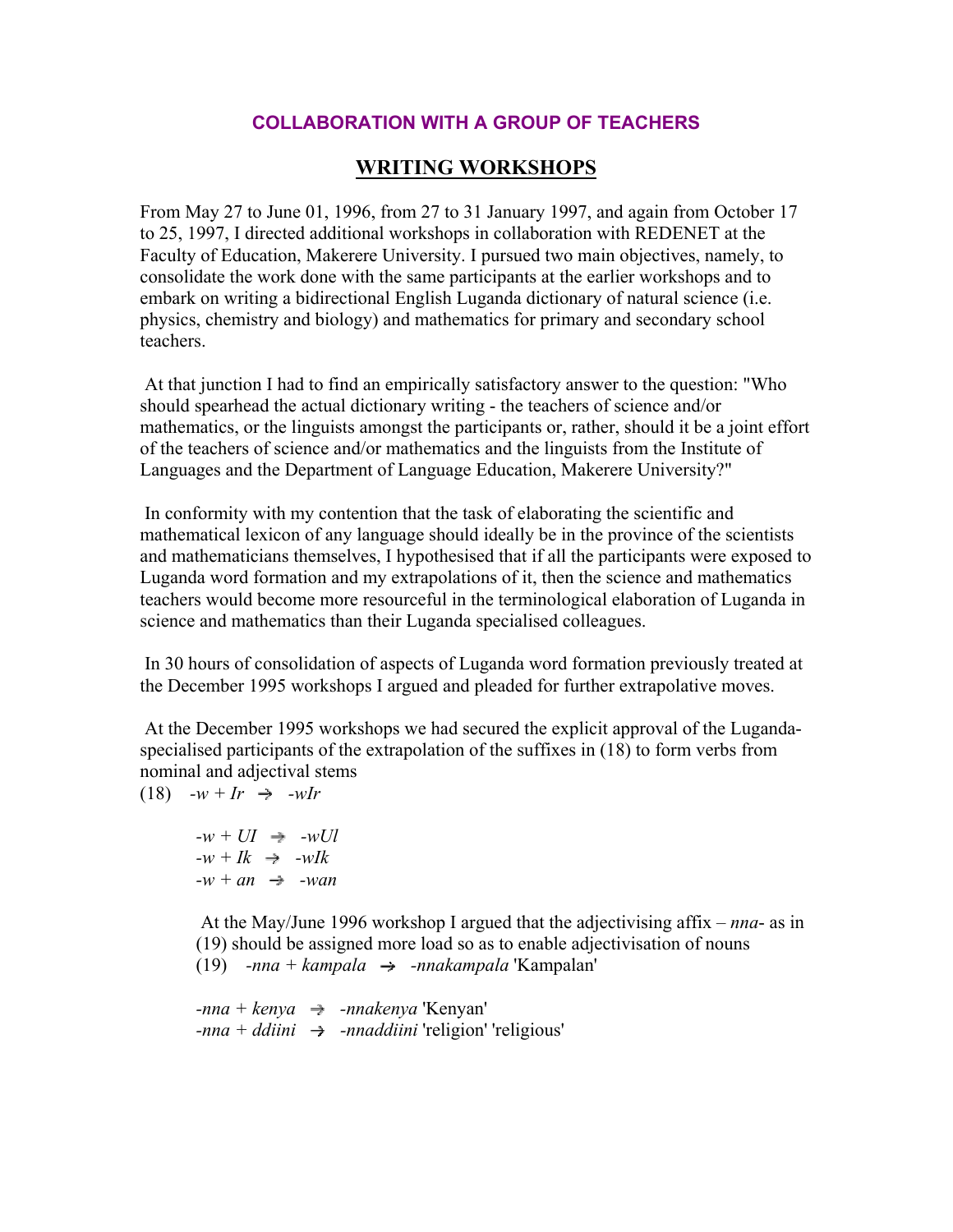The extrapolative move involving *-nna* makes it possible to coin Luganda terms for, say, *humanisation, reification, deification, privatisation* as in (20) (20)  $N(\text{obu} + V(\text{Adj}(nna + N(muntu))N)\text{Adj} + \text{wal} + y)$ 

 $V + i$ ) $N \rightarrow$  'human'' *obunnamuntuwazi* 'humanisation'  $N(obu + V(Adj(nna + N(kintu)N) Adj + wal + y) V + i)N \rightarrow$ 'thing' *obunnakintuwazi* Lat.'res' 'reification'

 $N(obu + V(Adj(nna + N(katonda)N)Adj + wal + y/V + i)N \rightarrow$ 'god' *obunnakatondawazi* Lat.'deus' 'deification'  $N(obu + V(Adj(nna + N(nnvini)N)Adj + wal + v)V + i)N \rightarrow$ 'owner' *obunnannyiniwazi* 'privatisation'  $N(ka + Adj(nna + (kubala) N)Adj)N \rightarrow kannakubala$ 'counting' 'mathematics'

'mathematician'

Well-meaning sceptics were reminded of their own aversion to *pulayivatayizesoni, disentulalayizesoni* and *modanayizesoni a*s lugandanisations of 'privatisation', 'decentralisation', and 'modernisation' which are current terms in Ugandan public debate. Their sceptical attitude was assuaged by drawing their attention to a very recent Kiswahili response to the necessity of articulating the concept of privatisation in (21)

 $(21)$  N( $u$  + V(Adv( $bi$  + N( $nafsi$ )N+)Adv +  $sh$ )V +  $ai$  $i$ )N  $\rightarrow$ 'self' *ubinafsishaji*

I then coined Luganda terms for 'decentralisation'and 'modernisation' as is shown in (22)

 $(22a) N(obu + V(Adj(nna + N(ntabiro)N)Adj + wul + ul) V + i)N \rightarrow$ 'centre' *obunnantabirowuluzi*

 $(22b) N(obu + V(Adj(nna + N(mulembe)N(Adj + wal + y) V + i)N \rightarrow$ 'modernity' *obunnamulembewazi*

Their accommodation of (22a) amounted to tacit accommodation of the recursive nature of our extrapolated expression formation rules as is shown in (23) including a German example (23d).

(23a) N(*n* + V(tab)V + *o*)N *ntabiro* 'joint at' 'centre' (23b) N(*li* + V(*gunj*)V + *o*)N *ggunjo* 'institute' 'institute' (23c) N(*obu* + V(Adj(*gunjo*) Adj + *wal + y*)V + *i*)N 'institutional' *obugunjowazi* 'institutionalisation' (23d) N(V(*ver* + Adj (N(N(V(*wissen*)V)N + *schaft*) 'to know' 'knowledge''science' N + *lich*) Adj + )V + *ung*)N *verwissenschaftlichung*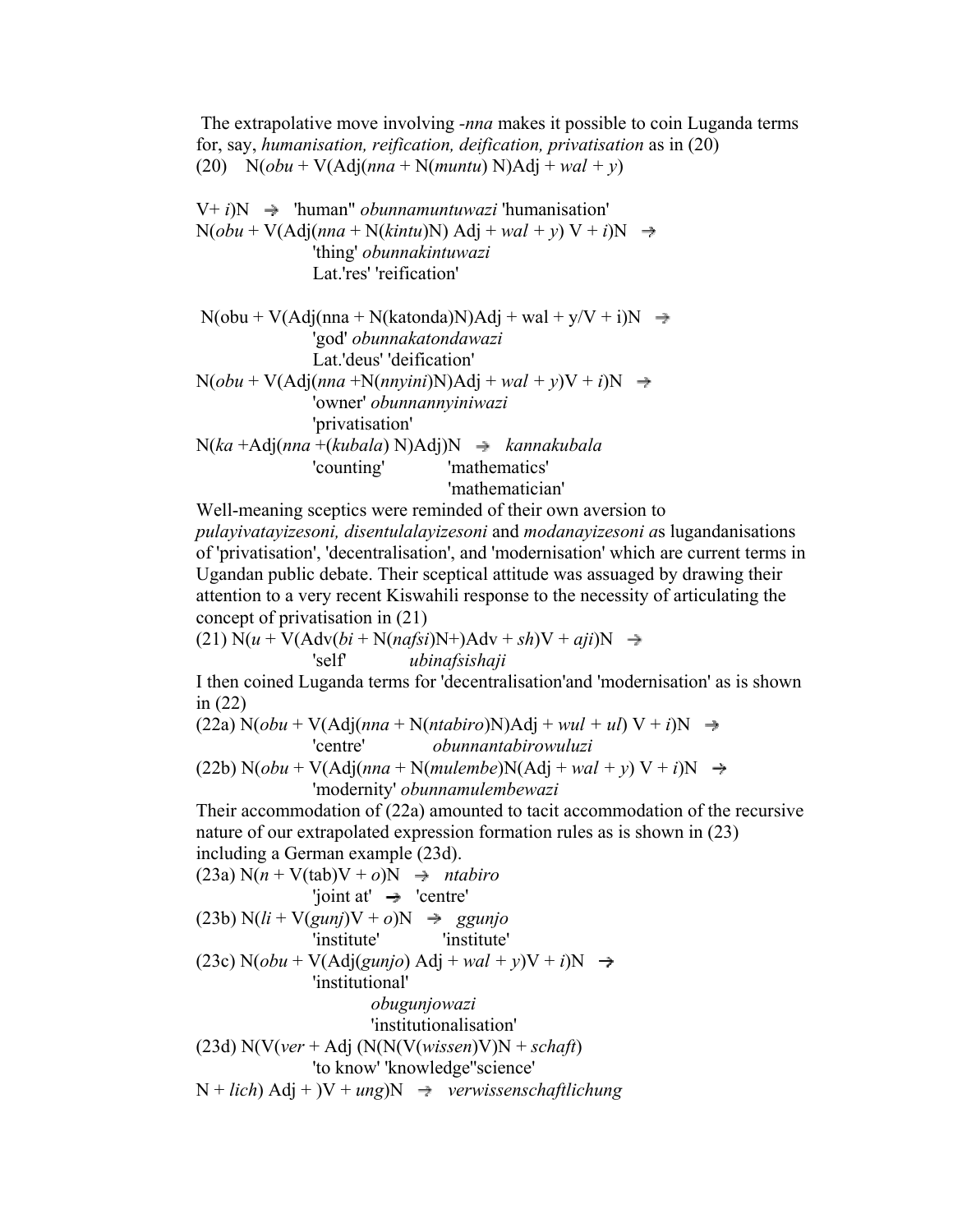'scientification' (23e)  $N(ka + (nna + N(kumanya)N) \text{Adj})N \rightarrow kannakumanya$ 'knowledge' 'science' 'scientist'  $(23f) N(eki + V(Adj(V(sa))V + o) Adj + wal + v)V + o)N \rightarrow cut$ *ekisalowazo* 'definition'

 Without losing sight of the fact that scientists were at a linguistic disadvantage vis-a-vis the linguists just as in the same breath linguists were at a conceptual disadvantage vis-a-vis the scientists, I went ahead to administer the following assessment test "Final Test on the Articulation of Scientific Concepts in Luganda" to the participants after exposing them to Luganda expression formation for the 30 hours.

 RESEARCH AND DEVELOPMENT NETWORK 30th May, 1996 EBIBUUZO NSALESALE KU NJASANGUZA Y'EBITEGEERO BYA KANNAKUMANYA MU LUGANDA 1. Yatuukiriza obuwakatirwa obweyambisibwa mu Luganda okwasanguza

ebirojja ebiri mu

bisumuluzo by'ebitegeero bino wammanga:

| (a) | $o_1$ h $o_2$            | (i) $(o_1 a o_2) j (o_2 a o_1)$          |
|-----|--------------------------|------------------------------------------|
| (b) | $01$ $02$                | (k) $(o_1 a o_2) b (o_2 a o_1)$          |
| (c) | $O_1$ V $O_2$            | (1)<br>$O1$ V $O2$                       |
| (d) | $O_1$ g $O_2$            | $(m)$ o c $(o_1$ c $o_2)$                |
|     | (e) $0_1$ s $0_2$        | (n) $o_1 c((o_2 h Q) v(o_2 h Q')$        |
| (f) | $o_1$ m $o_2$            | $(o)$ of C                               |
|     | $(g)$ $o_1$ i C          | (p) $o_1 p o_2 b o_2 p o_1$              |
|     | $(h)$ o <sub>1</sub> q C | $(q)$ o <sub>2</sub> g. o <sub>1</sub>   |
| (i) | o a o                    | $(r)$ <sub>01</sub> e <sub>02</sub> ]m o |

2(a) Wandiika ebikolwa kkumi (10) nga biva mu kuwanvuya

| ekikolwa   | $-kwat-$                                  |            |           |
|------------|-------------------------------------------|------------|-----------|
| 2(b)       | Viisa C ne Q mu -tuukitir-                |            |           |
| 3.         | Teeka amannya gano wammanga mu mbu zaago: |            |           |
| "Lubuga,   | omulyango,                                | enkula,    | omuseetwe |
| Omumisiri, | omusiri,                                  | ssiringi   | amakulu   |
| amalusu,   | amaddu,                                   | ebbavu,    | emmindi   |
| akeediimo, | eggwiso,                                  | eggwiiso,  | akatale   |
| ettegula,  | akawungeezi,                              | evvu,      | ebbaluwa  |
| gonja,     | omugonja,                                 | lumonde,   | kawo      |
| evvivi,    | effirimbi,                                | bulangiti, | ebbwa     |
| emmundu,   | essuula,                                  | ewuzi,     | erangi    |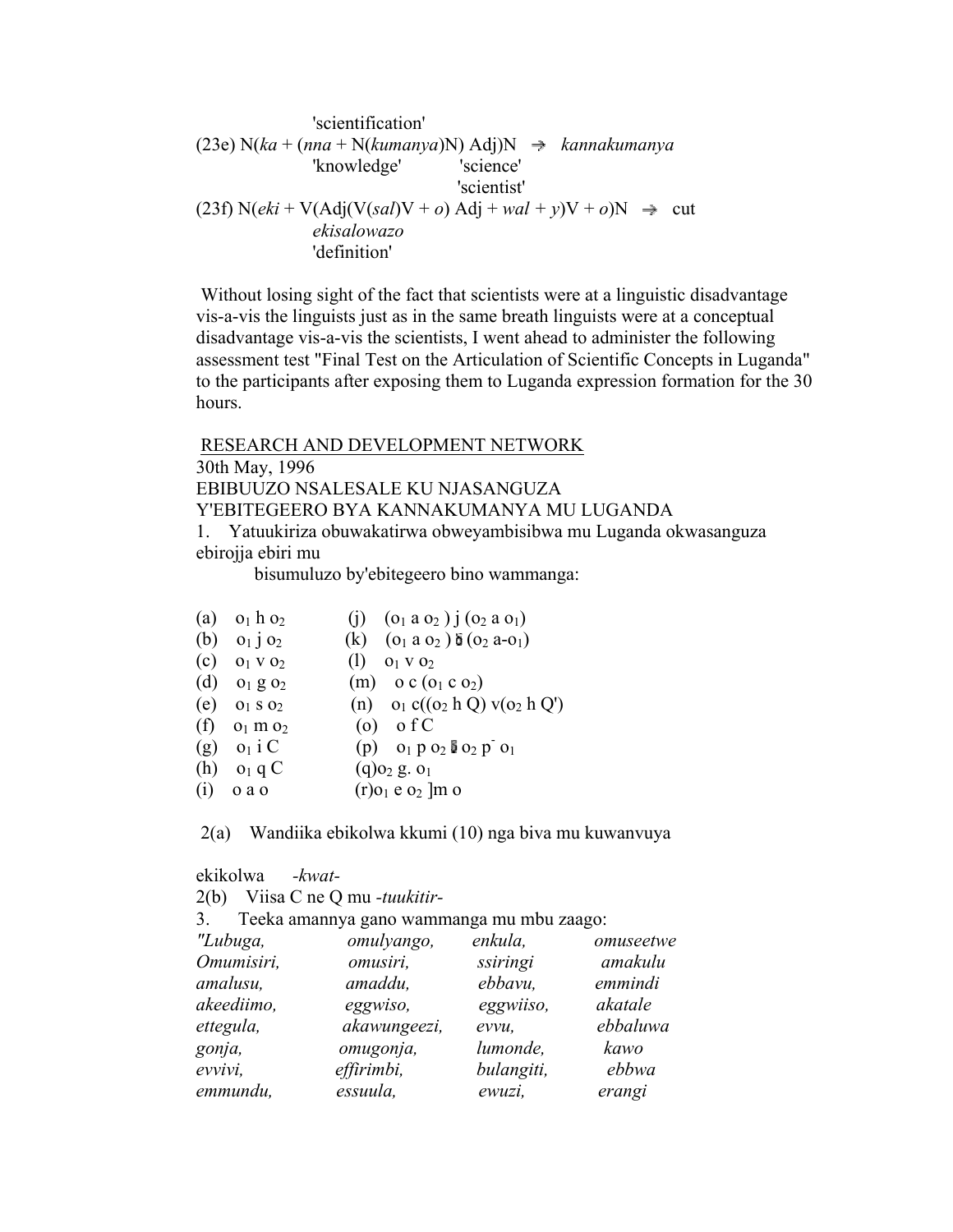| wiiki,  | nsotoka, | enku,  | enkonko, obuto |
|---------|----------|--------|----------------|
| obutwa, | entambi, | obulo, | ессира"        |

4. Laga obuwakatirwa n'enduli ebiri mu bigambo mu kibuuzo Ekyokusatu (3).

 5. Yiiya oba zuula ebigambo ebigondera PEGITOSCA mu Luganda ebitegeeza bino eby'Olungereza: "stylistics, literature, desertify, devocalise, denazify, Bureau de Change, legalise, thyroid, graphisation, nasalisation, computerisation, nominalisation"

## Translation of the Test

Q.1 "Name the affixes which are employed in Luganda to articulate the bonds in the following conceptual formulae" sought to elicit their understanding of the bridge from a concept to an expression.

Q.2 (a) "Write down ten (10) extensions of the verb *–kwat-* 'touch'" and

 Q.2 (b) "Derive C and Q from *–tuukirir-* 'occur, happen, be completed/achieved, be perfect' sought to test Luganda word formation.

 Q.3 "Classify the following nouns" was meant to test awareness of the Luganda nominal class system.

 Q.4 "Show the affixes and stems of the words in Q.3" was meant to test the ability to segment Luganda nouns.

 Q.5 "Coin or find Luganda equivalents for the following English terms in conformity with the PEGITOSCA Criterion" would be the threshold in terms of our extrapolated expression formation.

 The three-hour test was done in five groups. Each group handed in one set of answers. On a scoring scale ranging from 1 ("very good") to 5 ("very weak") the results of the test were as follows:

|                | Q.1            |                  | $Q.2$   $Q.3$    | $\vert$ Q.4 | Q.5              | Average |
|----------------|----------------|------------------|------------------|-------------|------------------|---------|
| <b>Group A</b> | $\overline{5}$ | 3                | 2                | 4           | 2                | 3,2(3)  |
| <b>Group B</b> | 5              | $\boldsymbol{2}$ | 3                | 5           | $\boldsymbol{2}$ | 3,4(3)  |
| <b>Group C</b> | $\overline{5}$ |                  | $\boldsymbol{2}$ | 5           | $\boldsymbol{2}$ | 3,0(3)  |
| <b>Group D</b> | $\overline{5}$ |                  |                  | 3           | $\boldsymbol{4}$ | 2,8(3)  |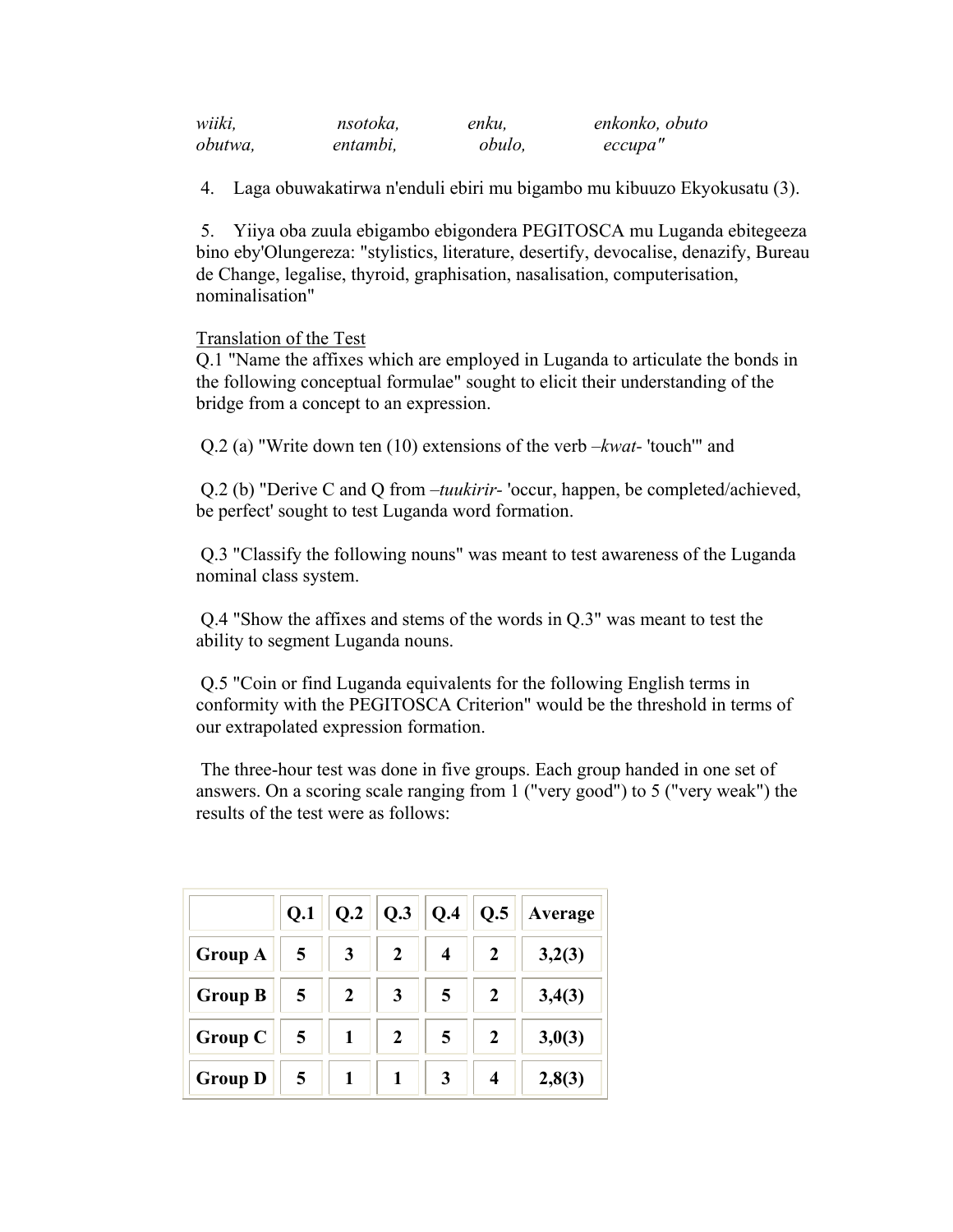| <b>Group E</b> |     |     |     |     |     |  |
|----------------|-----|-----|-----|-----|-----|--|
| Average        | 4,6 | 1,6 | 1,8 | 3,6 | 2,4 |  |

Questions 2, 3 and 4 were very well answered by the linguists (who formed Group E) most probably because that is their academic province. But Q.2 and Q.3 were scored quite well by the scientists which proves that it is possible to strengthen them linguistically. Q.1 exposes a weakness in linking conceptual formalisation with expressional formation. Q.4 reveals that the scientists are still weak in linguistic analysis; but Q.5 suggests that they have attained some kind of parity with linguists. My coinages in (24) were discussed in terms of the PEGITOSCA Criterion.

```
 (24a) ngeri 'way(s)'
```

```
N(ka + Adj(nna + N(ngeri)N)Adj)N \rightarrow kannangeri'stylistics'(24b) biwandiiko 'written things' 
N(ka + Adj(nna + N(biwandiko)N)Adj)N \rightarrow kannabiwandiiko' literature'(24c) ddungu 'desert' 
V(NS(lungu)NS + wal + y)V \rightarrow lunguwaz 'desertify'
(24d) ddoboozi 'voice' 
V(NS(loboozi)NS + wul + ul)V \rightarrow lobooziwulul 'devocalise'(24e) -waanyis- 'exchange' 
(li + V(V(waanvis)V + ir + y)V + o)N \rightarrow ggwaanvisizo' Bureau de Exchange'(24f) mateeka 'laws' 
V(Adj(nna + N(mateeka)N)Adj + wal + v)V \rightarrow nnamateekawaz 'legalise'
(24g) ngabo 'shield' 
(V)NS(gabo)NS + wal)V + u)Adj \rightarrow gabowavu'thyroid'(24h) nnukuta 'letter' 
okunukutawazibwa 'graphisation' 
(24i) nnyindo 'nose' 
'okuyindowaza 'nasalisation' 
(24j) okukompyutawaza 'computerisation' 
(24k) linnya 'name' 
okunnalinnyawaza 'nominalisation' 
(24l) -naziwulul- 'denazify'
```
 If the period of exposure to Luganda word formation had been, say, 120 hours and more specialised concepts had been selected for articulation in Luganda, then most certainly the scientists would have outdistanced the linguists.

 At the January 1997 workshop we turned to issues of lexicography. After reviewing the Principle of Concept Marking , I introduced the participants to problems of Bantu lexicography.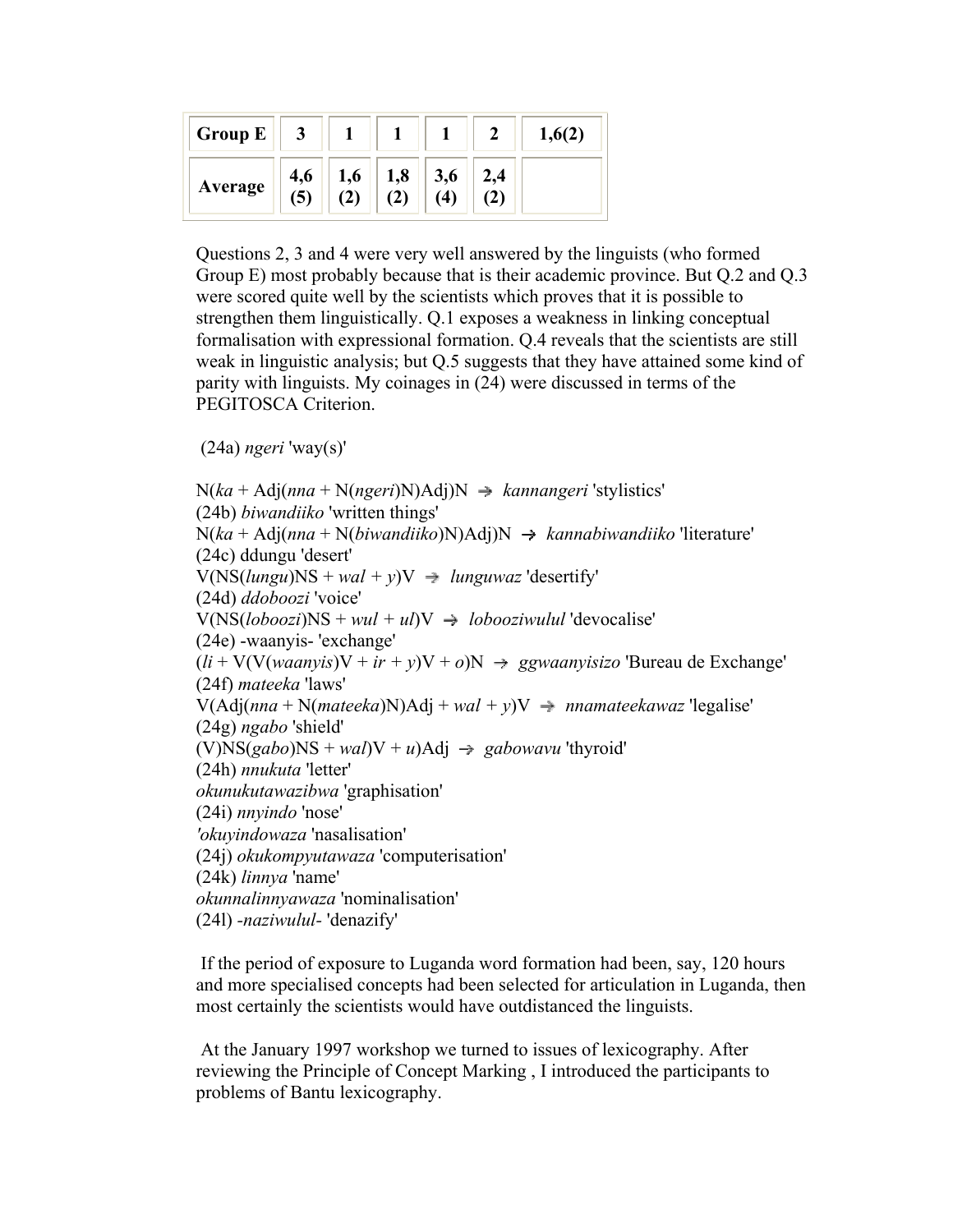The participants agreed on writing a bidirectional English-Luganda dictionary of school science and mathematics for teachers, thus holding back a monolingual one for a later date.

 In order to ensure reasonable comprehensiveness of the dictionary (50,000 entries) the projected dictionary would not include information on spelling, syllabification, pronunciation, etymology, usage and grammar.

 The projected dictionary will be in three parts. Part I will be conceptually arranged with the entries being alphanumerically coded. Part II will contain the already alphanumerically coded English entries arranged alphabetically. Similarly in Part III the already alphanumerically coded Luganda entries will be arranged alphabetically.

 The participants argued quite convincingly that this dictionary design will promote their conceptualisation in Luganda and also make the process of learning of specialised terminology in Luganda much easier.

 It is clear that obtaining Luganda equivalents for English terms has to be preceded by formation of conceptual sets. There are three interrelated steps of arriving at conceptual sets.

 First, I can proceed by the conventional branches of the discipline. For mathematics these could include (25).

(25) mathematics *(kannakubala)*

| algebra       | (aljebra)                                           |
|---------------|-----------------------------------------------------|
| arithmetic    | (kannambala)                                        |
| geometry      | (kannankoloboze)                                    |
| calculus      | (embala)                                            |
|               | probability theory (omutetenkanyirizo gw'obwandiba) |
| set theory    | (omutetenkanyirizo gw'ebikuukuulu)                  |
| statistics    | (kalojjabungi)                                      |
|               | mathematical logic (kannansonga omunnakubala)       |
| topology      | (kannabifo)                                         |
| trigonometry  | (kannansondassatu)                                  |
| number theory | (omutetenkanyirizo gw'ennamba)                      |

 On the basis of the conventional branches of the discipline I can easily be led to fairly well-defined conceptual clusters as in (26) for mathematics. (26) numbers *(ennamba)*

angles *(ensonda)* triangles *(zinnasondassatu)* logarithms *(olugabiro)*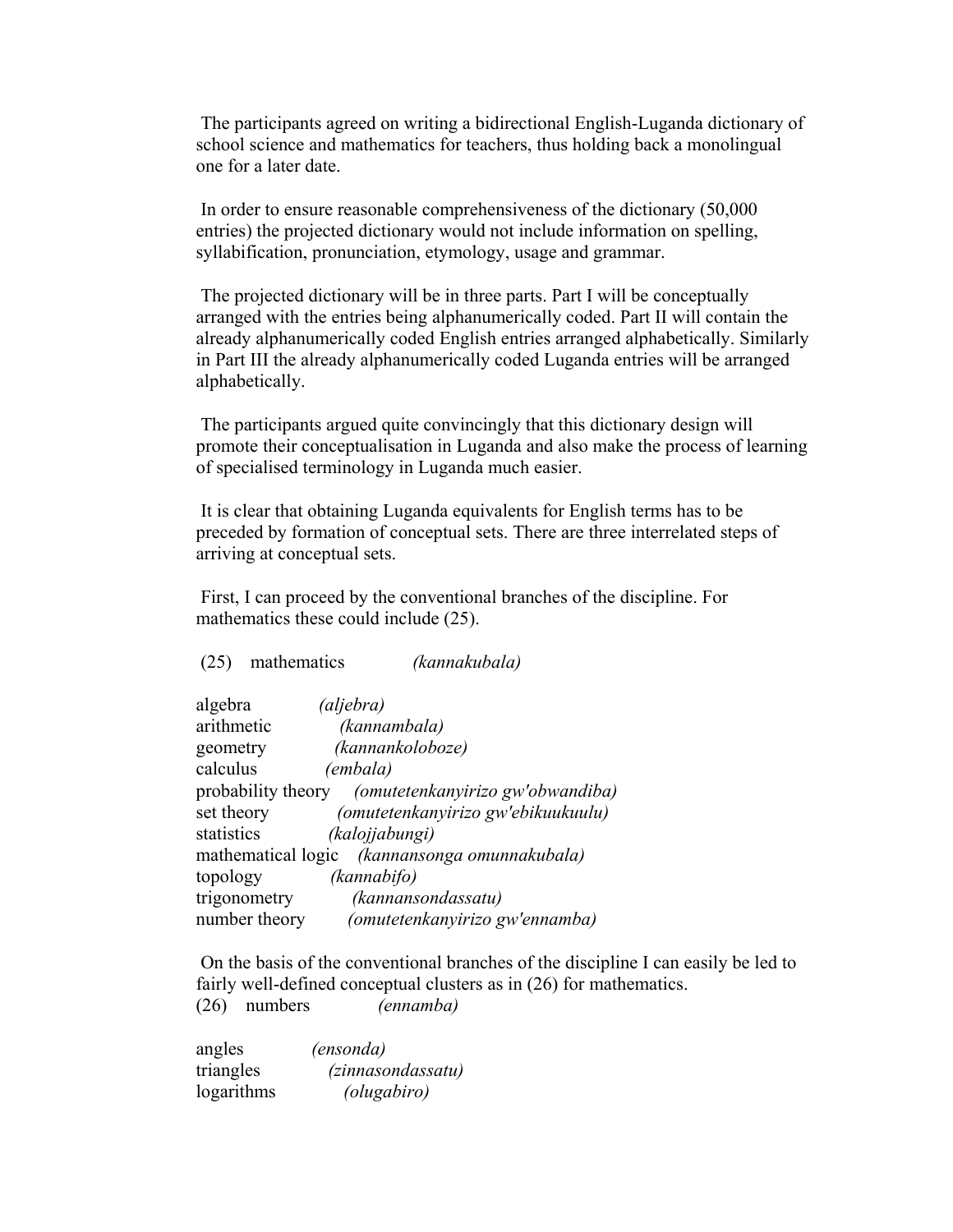circles *(enkulungo)* areas *(ebibangirizi)* mathematical reasoning *(ensongawaza mu kannakubala)* functions *(emikolo)* coordinate systems *(emiyungo ginnabifowanyo)* series *(ennindi)* conic sections *(ensalemu zinnalusogo)* equations *(ebyenkano)* mathematical theories *(emitetenkanyirizo mu kannakubala)* groups *(ebibinja)* formulae *(ebisumuluzo)* integrals *(emigattiriro)* operations *(ebikolwako)* tests *(ebigezesa)* theorems *(ebikakase)* probability *(obwandiba)* curves *(engote)* points *(obutonyeze)* mathematical symbols *(obubonero mu kannakubala)* polygons *(zinsondannyingi)* expressions *(ebyogero)* samples *(endegako)* vectors *(ebikongozi)* matrices *(omuzaazi)* sets *(ebikuukuulu)* transformations *(ebikyuko)* rules *(ebifuga)* mapping *(emmapuwaza)* graphs *(empandiikiriro)*

 Taking equations and angles as conceptual clusters I could exhibit a fragment of part 1 of the dictionary as in (27) (27) NA 000 angle *nsonda(e-)*

| NA 001 central angle   | $nsonda(e)$ nnantabiro    |
|------------------------|---------------------------|
| NA 002 straight angle  | $nsonda(e-)engolokofu$    |
| NA 003 inscribed angle | $nsonda(e-)$ empandiikemu |
| NA 004 vertical angle  | nsonda(e-) y'obulanga     |
| NA 005 negative angle  | $nsonda(e-)eggaanyi$      |
| NA 006 acute angle     | nsonda(e-) ensongovu      |
| NA 007 obtuse angle    | nsonda(e-) enfufuggavu    |
| NA 008 right angle     | $nsonda(e)$ ennesimbu     |
| NA 009 plane angle     | $nsonda(e-)$ nnamuseetwe  |
| NA 010 solid angle     | $nsonda(e-)eggumu$        |
| NA 011 degree          | digri                     |
| NA 012 radian          | sekagulu                  |
|                        |                           |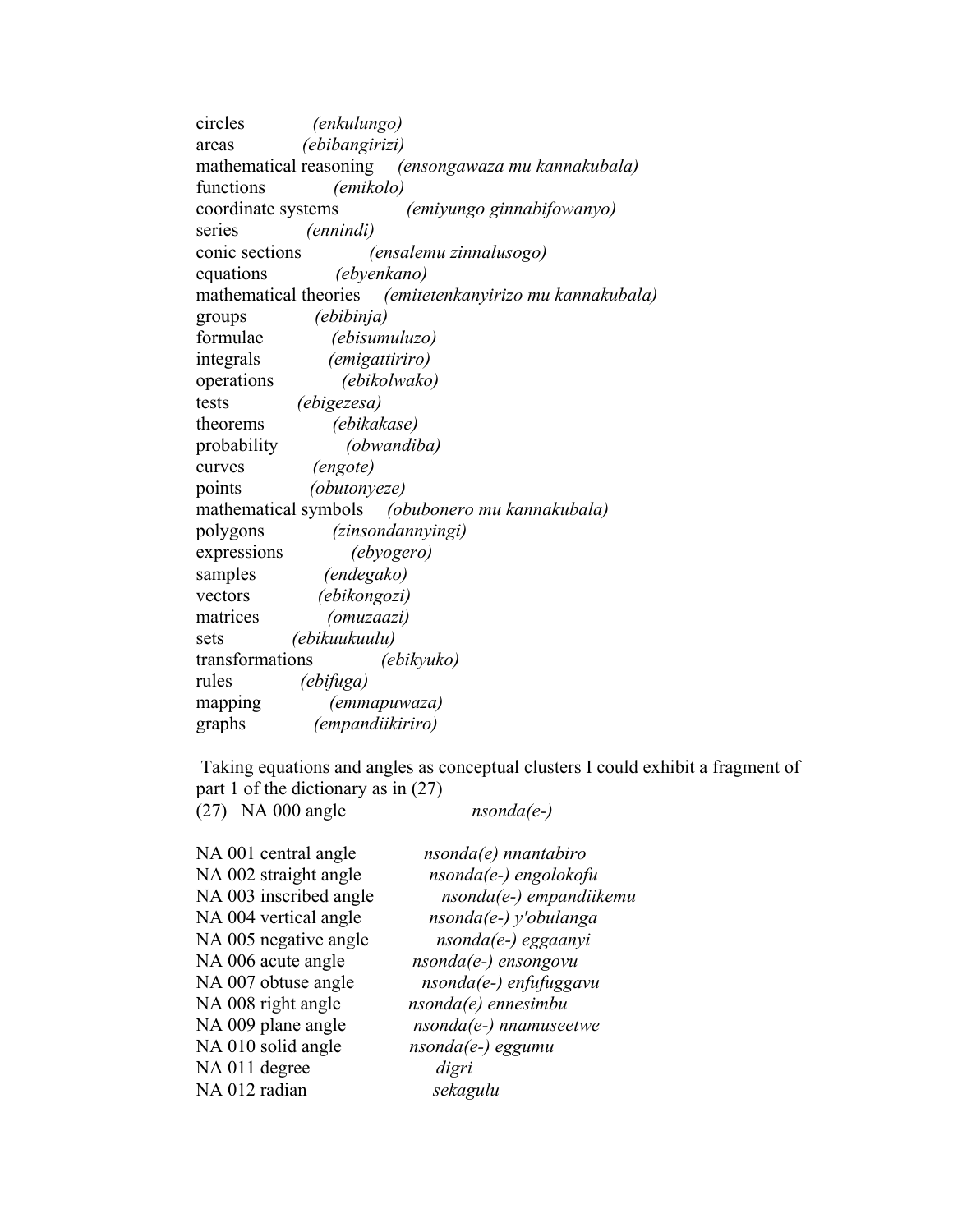NA 013 steradian *ssempulubavu* NA 014 equal angles *nsonda(e-) ezenkana* NA 015 alternate angle *nsonda(e-) entobeke* NA 016 corresponding angle *nsonda(e-) ezikkiriziganya* NA 017 supplementary angle *nsonda(e-) enzitaanyi* NA 018 subtend *-bojj-*NA 019 exterior angle *nsonda(e-) ey'ebweru* NA 020 triangle *nsondassatu(e-)* NA 021 polygon *nsondannyingi(e-)* NA 022 angle in a semicircle *nsonda(e-) mu kubiri kyenkulungo* NA 023 angle between *nsonda(e-) wakati* two lines *w'enkoloboze ebbiri* NA 024 angle between *nsonda(e-) wakati* two planes *w'emiseetwe ebbiri* NA 025 angle from *nsonda(e-)okuva ku* one line to another *lukoloboze olumu okugenda ku lulala* NA 026 angle of intersection *nsonda(-e-)z'obusalaganiro* of curves *bw'engote* NA 027 angle at the Circumference *nsonda(e-) ku lubugirizo* NA 028 angle of contact *nsonda(e-) y'okwekuusaako* NA 029 angle of elevation *nsonda(e-) y'obuyimufu* NA 030 angle of inclination *nsonda(-e) y'obwesigami* NB 000 equation *kyenkano(e-)* NB 001 quadratic equation *kyenkano(e-) kinnamulabba* NB 002 linear equation *kyenkano (e- )kinnalukoloboze* NB 003 simultaneous equation *kyenkano(e-) kinnalumu* NB 004 conditional equation *kyenkano(e-) kinnakakalu* NB 005 identity *kyenkanonkano(e-)* NB 006 solution *kimerengulo(e-)* NB 007 root of an equation *kikolo(e-) ky'ekyenkano* NB 008 variable *kikyuka(e-)* NB 009 dependent variable *kikyuka(e-) ekyesigama* NB 010 independent variable *kikyuka(e-) ekiteesigama* NB 011 constant *kitakyuka(e-)* NB 012 function *mukolo(o-)* NB 013 equality *kwenkana(o-)* NB 014 homogeneous equation *kyenkano(e-) kinnakikula kimu* NB 015 literal equation *kyenkano(e-) kinnannukuta* NB 016 radical equation *kyenkano(e-) kinnakikolo* NB 017 system of equations *mutegekaganyo(o) gw'ebyenkano* NB 018 exponential equation *kyenkano(e-) ekiwenyi* NB 019 extraneous root *kikolo(e-)ekiwabye* NB 020 inconsistent equation *kyenkano(e-) ekitakwatagana* NB 021 inequality *butenkana(o-)* NB 022 Laplace's differential equation *kyenkano(e) kinnamwawulo kinnaLaplace*